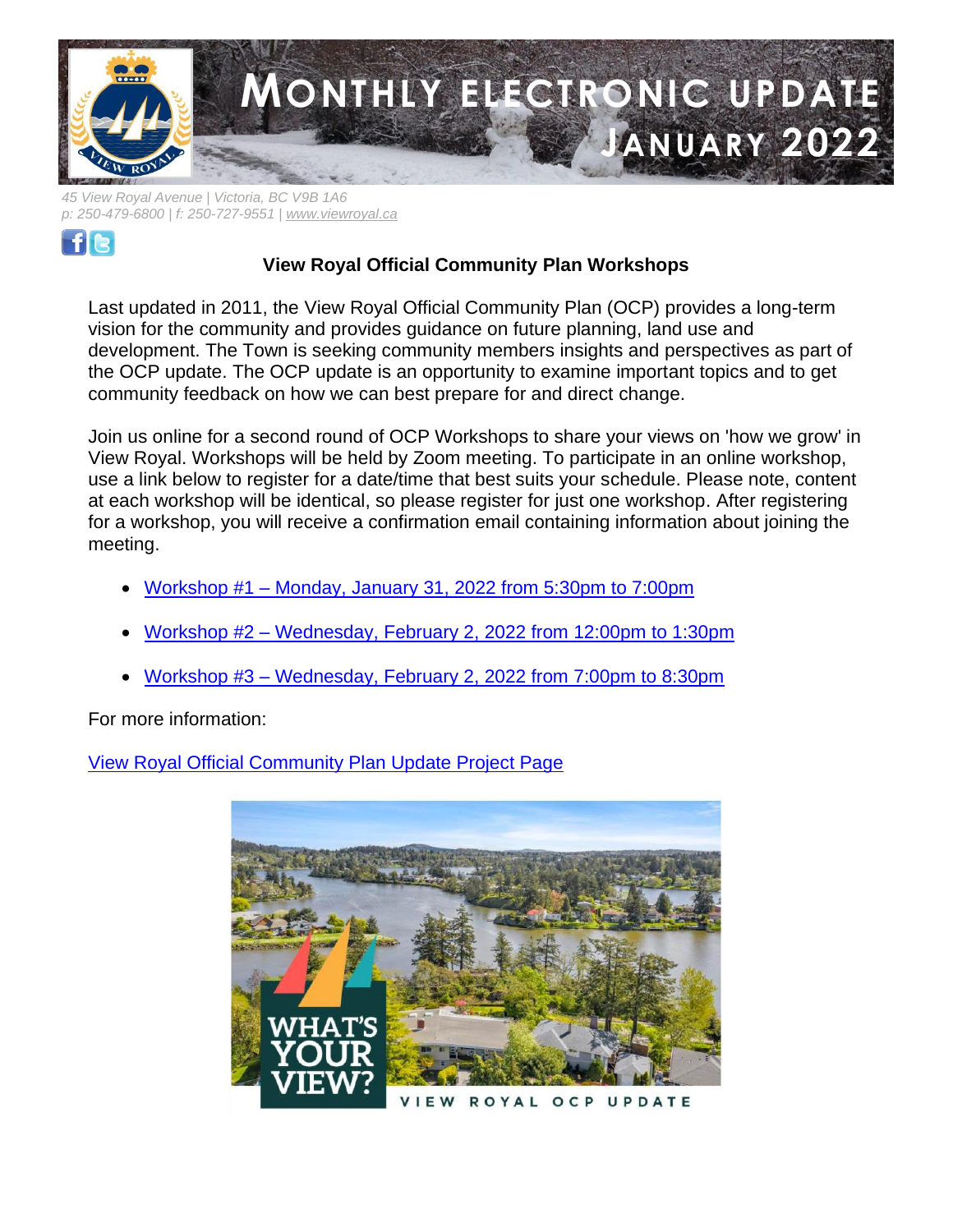## **Grants in Aid**

The Grant in Aid program is designed to assist non-profit and community organizations in achieving their goals and objectives.

Council may provide financial assistance to organizations whose projects are deemed to be of considerable benefit to View Royal.

The Grant in Aid Policy and Application Forms are available at <https://www.viewroyal.ca/EN/main/municipal/grants-in-aid.html> or contact the Finance Department [finance@viewroyal.ca](mailto:finance@viewroyal.ca) or 250-708-2270 and copies can be emailed or mailed to you.

Requirements [and detailed information](https://www.viewroyal.ca/EN/main/municipal/grants-in-aid.html)

The application deadline is **Tuesday, March 1, 2022**.

For more information:

• **Finance Department** [finance@viewroyal.ca](mailto:finance@viewroyal.ca) 250-708-2270



### **2022 Secondary Suite Permit Renewal**

#### **Renewal Information**

Secondary Suite permits are now being renewed for 2022. The deadline for renewal is **February 28, 2022**. Renewals can be submitted with payment by mail, dropped off in the mail slot beside the front entrance of Town Hall or in person (45 View Royal Avenue).

#### **Have you lost your renewal form?**

You can [download a form directly from our website](https://www.viewroyal.ca/assets/Town~Hall/Documents-Forms/Building-Bylaw/Secondary%20Suite%20Renewal%20%20Form.pdf) or call 250-479-6800 and a new one can be emailed or mailed to you.

#### **Are you a new owner of a house with a suite?**

If you purchased a home that has a secondary suite, the current permit will transfer over to you. Provided all suite requirements continue to be met, you are only required to continue with the annual renewal process.

If you have any questions regarding the permit renewal process, please contact the Development Services Department at 250-708-2254 or [planning@viewroyal.ca.](mailto:planning@viewroyal.ca)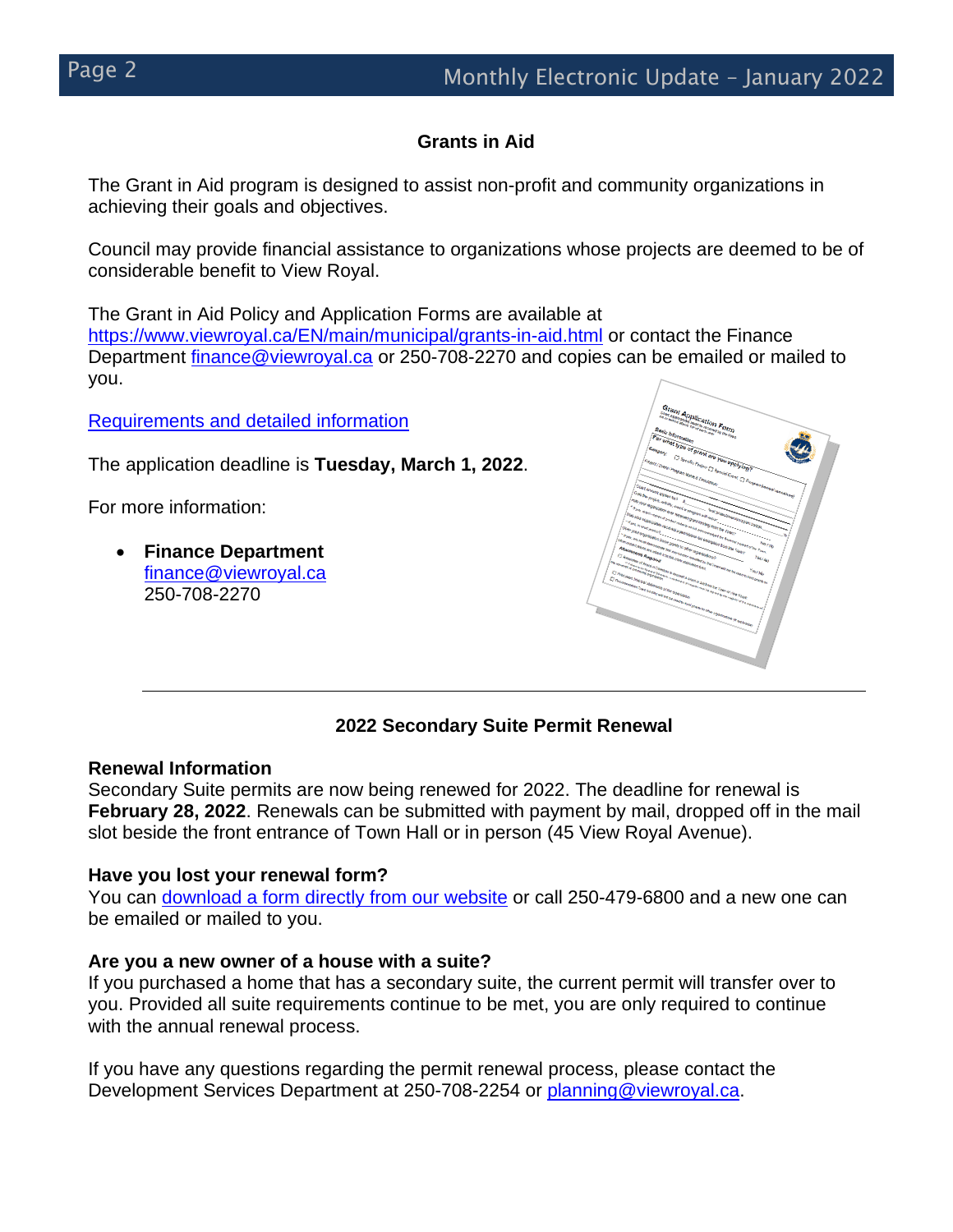## **Get Connected with the Town of View Royal**

Don't miss out on all the latest news, local events and municipal updates from Town of View Royal!

Visit<http://www.viewroyal.ca/EN/meta/notifications.html> to register to receive notifications right to your inbox about:

- What's New: includes latest news releases, articles
- Public Notices: includes traffic advisories, development notices, closures
- Events: includes details on upcoming local events
- Newsletters: includes the Monthly e-Updates and View Royal **News**
- Agendas and Minutes: includes agendas and minutes for Council and Committee of the Whole

Inbox already too full? Like/follow us on social media instead to receive updates:

- [Town of View Royal Facebook Page](http://www.facebook.com/townofviewroyal)
- [Town of View Royal Twitter Feed](http://www.twitter.com/townofviewroyal)

## **Contactless Ways to Renew, Replace or Purchase Your Dog Licence**

Did you know you can renew, replace or purchase your CRD dog licence without an in-person visit to Town Hall (or another facility)? Check out these contactless options to renew, replace or purchase your dog licence:

- **Online Banking**: using [online banking](https://www.crd.bc.ca/service/animals-pets/licencing-for-dogs/online-payments) and the account number on your invoice (starts with 8);
- **Phone**: call 250-478-0624 or 1-800-665-7899 extension 0 with a credit card;
- **Email**: send an email to the CRD by [clicking here.](https://www.crd.bc.ca/contact-us?r=dog-licencing)

Once you have paid for your dog tag(s), the CRD will mail them to you free of charge.



For more information, please contact the CRD Bylaw & Animal Care Services at 250-478- 0624 or visit [https://www.crd.bc.ca/service/animals-pets/licencing-for-dogs.](https://www.crd.bc.ca/service/animals-pets/licencing-for-dogs)

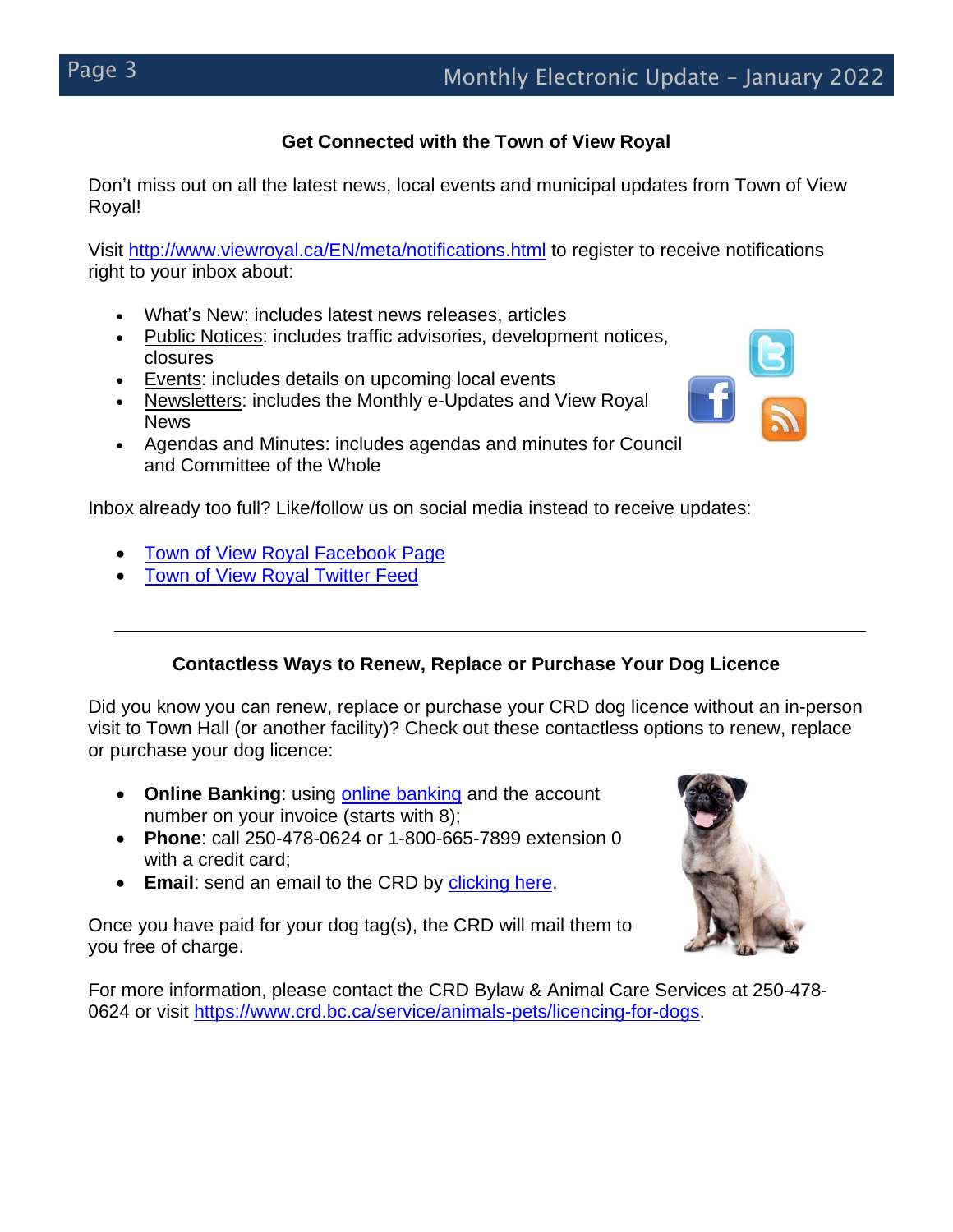## **Upcoming Temporary Detour – Portion of Galloping Goose Trail**

BC Transit will begin site work on the [new handyDART Centre in View Royal](https://www.bctransit.com/handyDARTcentre) starting with trail improvements, new sidewalks, landscaping, and stream restoration.

Improvements to the site portion of the Galloping Goose Regional Trail (the Trail) will start the week of January 24, 2022. The Trail will be closed from the intersection of Watkiss Way and Burnside Road to Talcott Road. The steep grade along this portion of the Trail will be reduced and the alignment will be straightened.

Trail users can travel along Watkiss Way during this temporary closure.



For more information:

**[BC Transit handyDART Centre Construction Updates](https://www.bctransit.com/victoria/handydart/construction-updates)** 

[Sign up for email Progress Updates](https://www.bctransit.com/viewroyal/handydart)

## **Time to Renew Business Licences**

It's that time of year to renew business licences for 2022. Renewal notices have been mailed out, and all business licences must be paid in full no later than **January 31, 2022.** The penalty for late renewals is 10% of the cost of the licence, with a minimum penalty of \$25.00.

Easy online renewal available via [Online Services.](https://secure.viewroyal.ca:9191/)

A reminder that business licences must be prominently displayed in the sales or reception area of the premises to which the public has access.

If your business has not received a 2021 renewal notice, please contact Town Hall at 250- 479-6800 or email [info@viewroyal.ca.](mailto:info@viewroyal.ca)